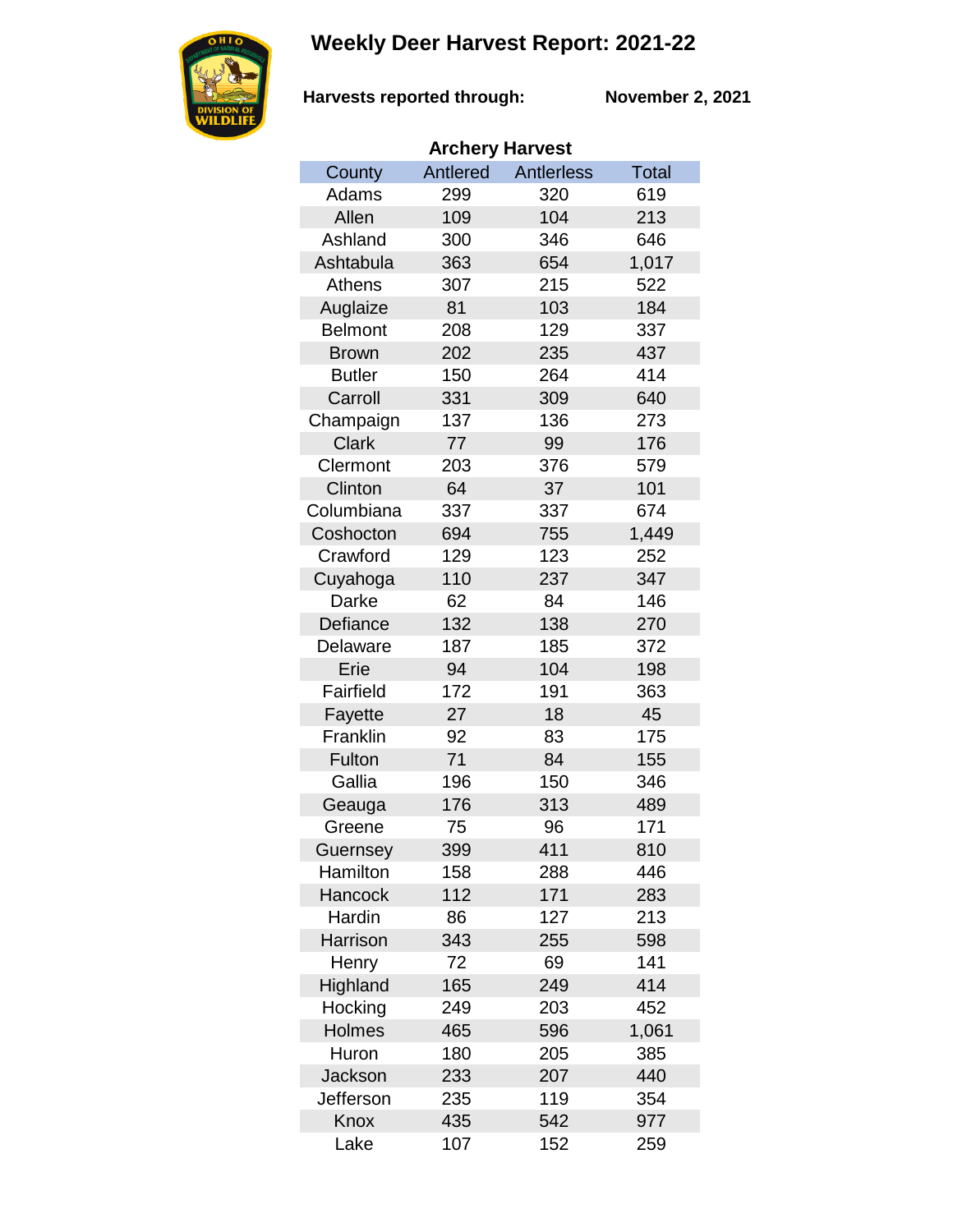## **Weekly Deer Harvest Report: 2021-22**



**Harvests reported through:** 

**November 2, 2021**

| <b>Archery Harvest</b> |          |                   |              |  |  |  |  |
|------------------------|----------|-------------------|--------------|--|--|--|--|
| County                 | Antlered | <b>Antlerless</b> | <b>Total</b> |  |  |  |  |
| Lawrence               | 159      | 81                | 240          |  |  |  |  |
| Licking                | 534      | 489               | 1,023        |  |  |  |  |
| Logan                  | 182      | 251               | 433          |  |  |  |  |
| Lorain                 | 223      | 261               | 484          |  |  |  |  |
| Lucas                  | 84       | 108               | 192          |  |  |  |  |
| Madison                | 55       | 51                | 106          |  |  |  |  |
| Mahoning               | 241      | 244               | 485          |  |  |  |  |
| Marion                 | 63       | 83                | 146          |  |  |  |  |
| Medina                 | 238      | 337               | 575          |  |  |  |  |
| Meigs                  | 281      | 236               | 517          |  |  |  |  |
| Mercer                 | 73       | 98                | 171          |  |  |  |  |
| Miami                  | 85       | 101               | 186          |  |  |  |  |
| Monroe                 | 170      | 104               | 274          |  |  |  |  |
| Montgomery             | 84       | 142               | 226          |  |  |  |  |
| Morgan                 | 221      | 204               | 425          |  |  |  |  |
| <b>Morrow</b>          | 168      | 173               | 341          |  |  |  |  |
| Muskingum              | 490      | 376               | 866          |  |  |  |  |
| <b>Noble</b>           | 291      | 230               | 521          |  |  |  |  |
| Ottawa                 | 47       | 51                | 98           |  |  |  |  |
| Paulding               | 84       | 115               | 199          |  |  |  |  |
| Perry                  | 215      | 179               | 394          |  |  |  |  |
| Pickaway               | 41       | 36                | 77           |  |  |  |  |
| <b>Pike</b>            | 174      | 168               | 342          |  |  |  |  |
| Portage                | 277      | 340               | 617          |  |  |  |  |
| Preble                 | 92       | 115               | 207          |  |  |  |  |
| Putnam                 | 93       | 86                | 179          |  |  |  |  |
| <b>Richland</b>        | 356      | 438               | 794          |  |  |  |  |
| Ross                   | 209      | 236               | 445          |  |  |  |  |
| Sandusky               | 119      | 124               | 243          |  |  |  |  |
| Scioto                 | 166      | 176               | 342          |  |  |  |  |
| Seneca                 | 162      | 182               | 344          |  |  |  |  |
| Shelby                 | 89       | 120               | 209          |  |  |  |  |
| <b>Stark</b>           | 311      | 333               | 644          |  |  |  |  |
| Summit                 | 240      | 295               | 535          |  |  |  |  |
| Trumbull               | 394      | 648               | 1,042        |  |  |  |  |
| Tuscarawas             | 554      | 614               | 1,168        |  |  |  |  |
| Union                  | 100      | 119               | 219          |  |  |  |  |
| Van Wert               | 58       | 55                | 113          |  |  |  |  |
| Vinton                 | 209      | 154               | 363          |  |  |  |  |
| Warren                 | 113      | 142               | 255          |  |  |  |  |
| Washington             | 238      | 138               | 376          |  |  |  |  |
| Wayne                  | 240      | 293               | 533          |  |  |  |  |
| Williams               | 175      | 181               | 356          |  |  |  |  |